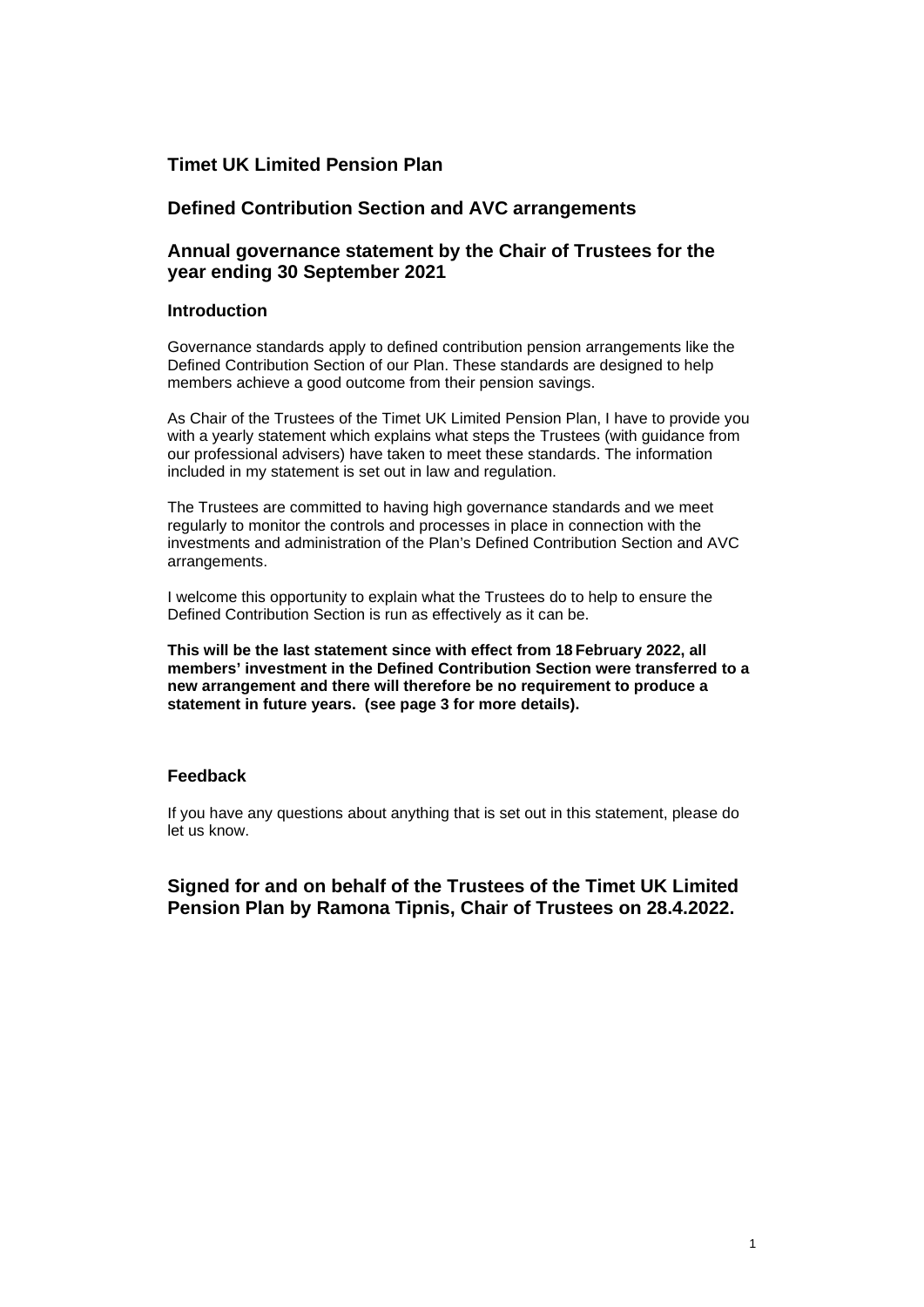## **Default investment arrangement**

The Trustees have selected and provide a default investment arrangement for members who do not choose an investment option for their contributions, although members can also choose to invest in this default investment arrangement. The default investment arrangement is a default arrangement for the purposes of the Occupational Pension Schemes (Charges and Governance) Regulations 2015 because the Plan is used as a qualifying scheme for automatic enrolment purposes.

The Trustees are responsible for investment governance. This includes setting and monitoring the investment strategy for the default arrangements. We take professional advice from regulated investment advisers.

#### **Setting an appropriate investment strategy**

Details of the strategy and objectives of the default investment arrangement are recorded in a document called the statement of investment principles. The statement of investment principles was last updated in September 2020 and a copy is attached to this statement or can be located online at [https://www.ptluk.com/statement-of](https://www.ptluk.com/statement-of-investment-principles)[investment-principles](https://www.ptluk.com/statement-of-investment-principles) 

We have chosen the Low Volatility Lifestyle Option as the default strategy for members who join the Defined Contribution Section of the Plan after 1 April 2011. Members who joined prior to this date are invested in the previous default Lifestyle Option which is called the High Volatility Lifestyle Option. Members also have a third Lifestyle Option in which they can invest, the Medium Volatility Lifestyle Option.

When deciding on the investment strategy, the Trustees recognise that the majority of members do not take active investment decisions and instead invest in the default option. Therefore, the Trustees' primary objective in deciding on an investment strategy is to ensure that the strategy is appropriate for a typical member, taking into account factors such as the size of members' retirement savings within the Defined Contribution Section, members' current level of income and likely expectations for income post-retirement etc. When choosing the default strategy, it is the Trustees' policy to consider a range of asset classes, together with their expected returns and the expected volatility of those returns, the suitability of styles of investment management, and the need for diversification. The Trustees also recognise that there are various investment and operational risks and give qualitative and quantitative considerations to such risks.

The Lifestyle Options are structured to provide the potential for a level of growth over and above inflation in the long term. In addition, as members approach retirement the monies in the Lifestyle Options are gradually switched to less volatile investments which aim to protect members' potential income in retirement.

When the member is more than 10 years from retirement how monies are invested depends on the Lifestyle Option:

- Low Volatility Lifestyle Option 100% in the Aegon BlackRock Diversified Growth Fund
- Medium Volatility Lifestyle Option 50% in the Aegon BlackRock Diversified Growth Fund and 50% in the Aegon BlackRock 50:50 Global Equity Index Fund
- High Volatility Lifestyle Option 100% in the Aegon BlackRock 50:50 Global Equity Index Fund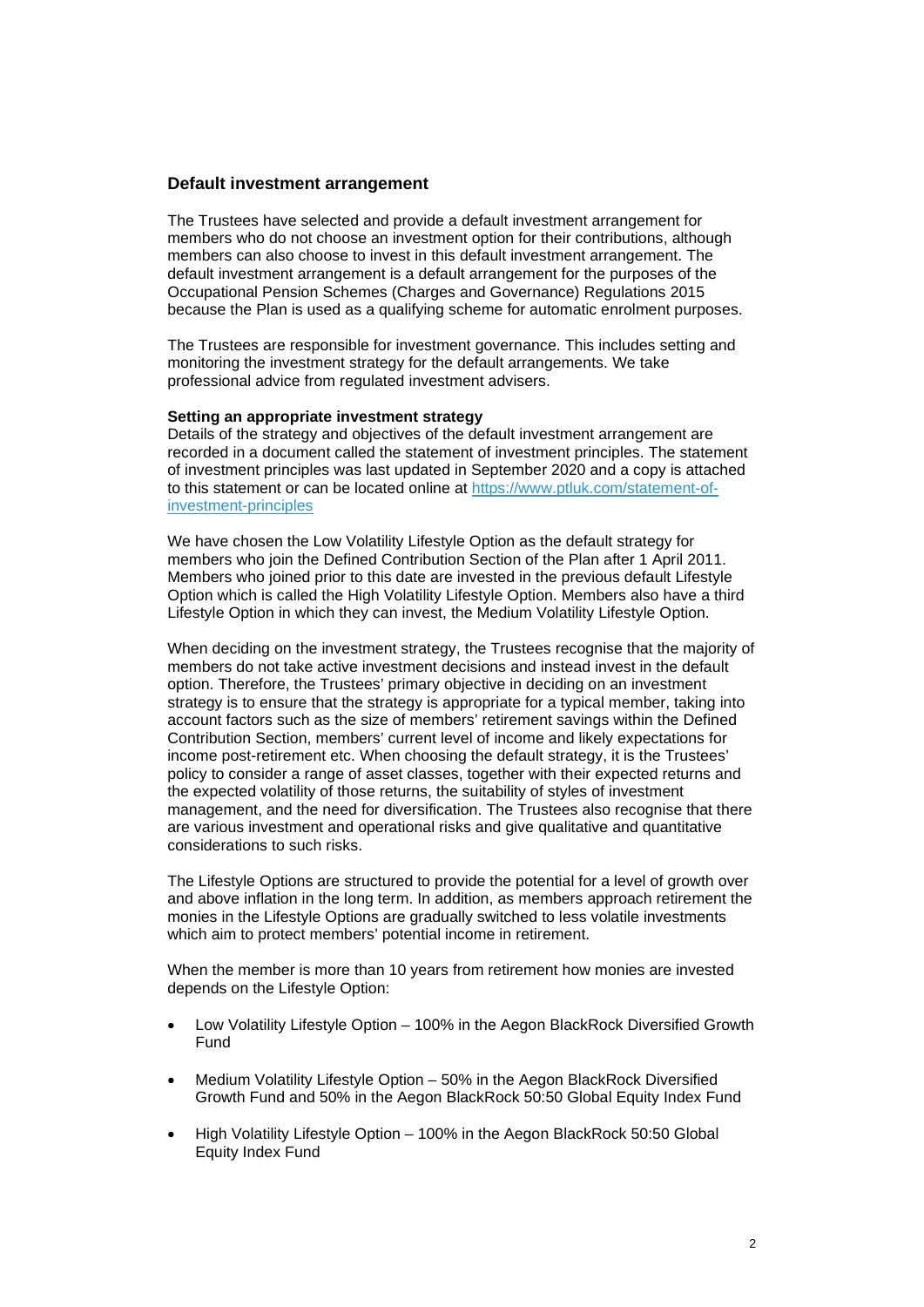From 10 years onwards all Lifestyle Options move progressively towards Pre-Retirement and cash, ending at 75% in the Aegon LGIM Pre-Retirement Fund and 25% in the Aegon BlackRock Cash Fund.

#### **Reviewing the default investment arrangement**

The Trustees are expected to review the strategy and objectives of the default investment arrangement regularly, and at least once every three years, and consider the needs of the Defined Contribution Section membership when designing it.

The Trustees also review the investment objectives and the performance of the default investment arrangement on regular basis, taking advice from the Trustees' investment consultant.

A review of the default investment arrangement was undertaken during the Plan year in connection with a proposal from Timet to make a bulk transfer of all members' accounts to the PCC UK Group Pension Scheme – Timet (a section of the Fidelity Master Trust). As a result of the proposal and investment review, the Trustees wrote to all members of the Defined Contribution Section in December 2021 to give notice of the transfer to the PCC UK Group Pension Scheme. All members were advised that their investments would be transferred into the default investment arrangement in the PCC UK Group Pension Scheme (known as 'FutureWise') unless they made an alternative choice before 1 February 2022. The transfer took place on 18 February 2022. The Trustees took advice from their investment consultant and were satisfied that the default investment arrangement and wider investment range available in the PCC UK Group Pension Schemes were suitable to meet members' needs and provided members with additional choice.

#### **Self-select investment choices**

In addition to the default investment arrangements, the Trustees allow members to self-select from a range of funds. The funds that members were invested in during the period covered by this statement are shown below. Members may wish to take financial advice before choosing between these funds.

| <b>Investment Fund</b>                       |
|----------------------------------------------|
| 70:30 Global Growth                          |
| 50:50 Global Equity Index                    |
| Over 5 Year Index-Linked Gilt                |
| <b>UK Equity Index</b>                       |
| Cash                                         |
| <b>Diversified Growth</b>                    |
| <b>Global Property Securities Index</b>      |
| <b>Institutional Emerging Markets Equity</b> |
| Property                                     |
| <b>LGIM Pre-Retirement</b>                   |
| LGIM World (Ex UK) Equity Index              |

## **Charges and transaction costs paid by members**

The Trustees are required to explain the charges and transaction costs (i.e. the costs of buying and selling investments in the Defined Contribution Section) that are paid by members rather than the employer. In the Plan members typically pay for investment management, investment transactions and administration and the Company pays for the costs of running the Plan i.e. governance.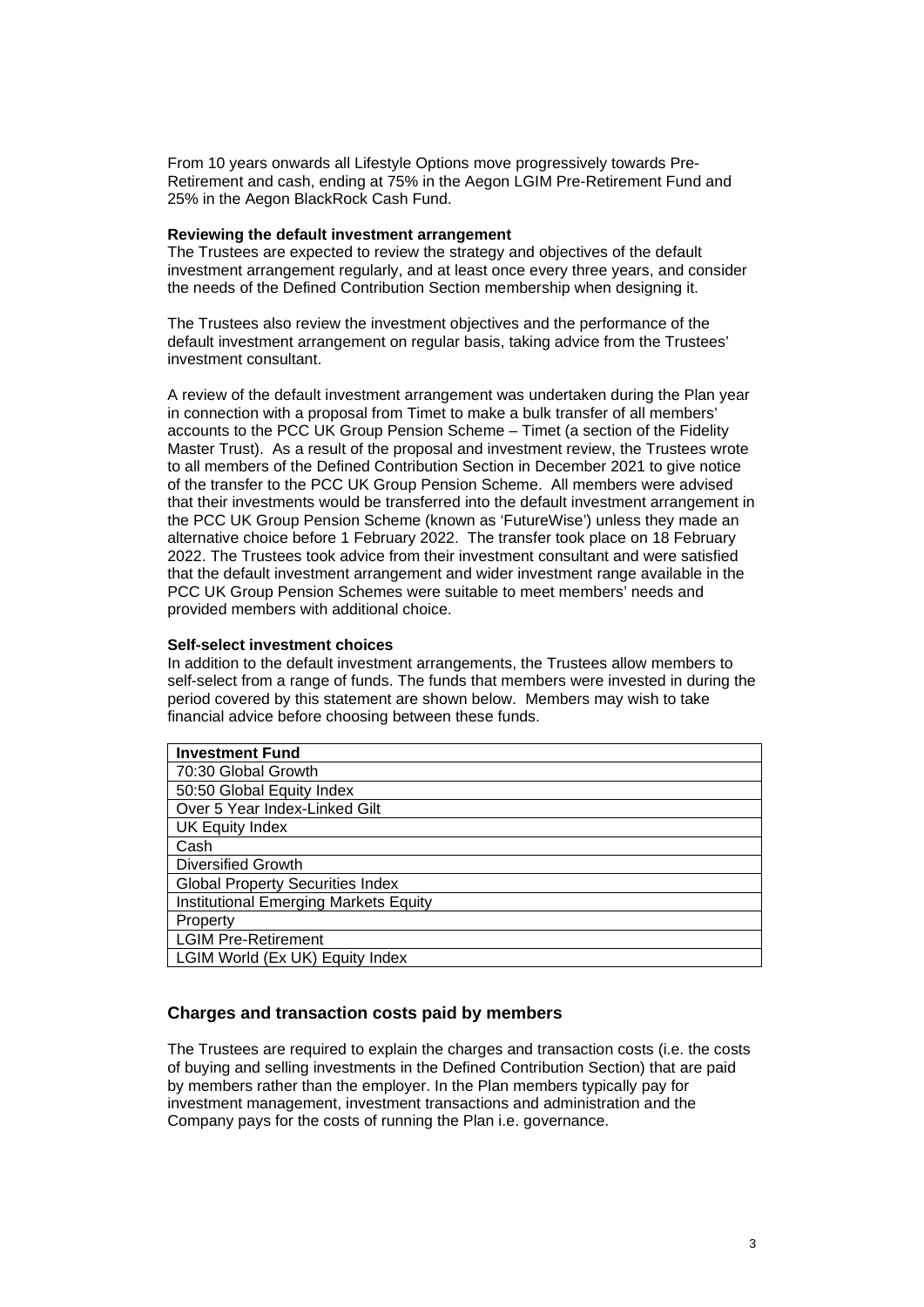The investment management and transaction costs can be explained like so:

- The total **ongoing charges** figure is the total cost of investing in any fund or strategy and includes the Annual Management Charge (direct charges) and any additional fund expenses (indirect charges). The charges for the default investment strategy are compared against the 0.75% charge cap set by legislation.
- **Transaction costs** are the costs incurred as a result of the buying, selling, lending or borrowing of investments *within* each fund or strategy. They include taxes and levies (such as stamp duty), broker commissions (fees charged by the executing broker in order to buy and sell investments) and the costs of borrowing or lending securities, as well as any differences between the actual price paid and the quoted 'mid-market price' at the time an order was placed. These costs will vary between members depending on the funds invested in, the transactions that took place within each fund and the date at which the transactions took place. Unlike the ongoing charges figures, transaction costs are not compared against the 0.75% charge cap set by legislation – instead, the reported performance of the fund is typically net of these transaction costs.

| <b>Fund</b>                                  | <b>Direct</b><br>Charges (%) | <b>Indirect</b><br>Charges (%) | <b>Total</b><br>Ongoing<br><b>Charges</b><br>(%) |
|----------------------------------------------|------------------------------|--------------------------------|--------------------------------------------------|
| 70:30 Global Growth                          | 0.60                         | 0.00                           | 0.60                                             |
| 50:50 Global Equity Index*                   | 0.28                         | 0.01                           | 0.29                                             |
| Over 5 Year Index-Linked Gilt                | 0.28                         | 0.01                           | 0.29                                             |
| UK Equity Index                              | 0.28                         | 0.01                           | 0.29                                             |
| Cash*                                        | 0.25                         | 0.03                           | 0.28                                             |
| Diversified Growth*                          | 0.55                         | 0.05                           | 0.60                                             |
| <b>Global Property Securities Index</b>      | 0.41                         | 0.01                           | 0.42                                             |
| <b>Institutional Emerging Markets Equity</b> | 0.60                         | 0.05                           | 0.65                                             |
| Property                                     | 0.98                         | 0.00                           | 0.98                                             |
| <b>LGIM Pre-Retirement*</b>                  | 0.40                         | 0.00                           | 0.40                                             |
| LGIM World (Ex UK) Equity Index              | 0.40                         | 0.01                           | 0.41                                             |

The level of charges applicable to the Defined Contribution Section's investment arrangement during the last Plan year were:

\*Funds used in the Lifestyle Options.

The transaction costs applicable to the Defined Contribution Section's investment options (including the funds that are used in the lifestyle Options) were confirmed by Aegon as being:

| <b>Fund</b>                             | <b>Transaction Cost (%)</b> |
|-----------------------------------------|-----------------------------|
| 70:30 Global Growth                     | 0.15                        |
| 50:50 Global Equity Index*              | 0.02                        |
| Over 5 Year Index-Linked Gilt           | < 0.01                      |
| <b>UK Equity Index</b>                  | 0.05                        |
| Cash*                                   | 0.00                        |
| Diversified Growth*                     | 0.38                        |
| <b>Global Property Securities Index</b> | 0.18                        |
| Institutional Emerging Markets Equity   | 1.25                        |
| Property                                | 0.04                        |
| <b>LGIM Pre-Retirement*</b>             | 0.01                        |
| LGIM World (Ex UK) Equity Index         | < 0.01                      |

\*Funds used in the Lifestyle Options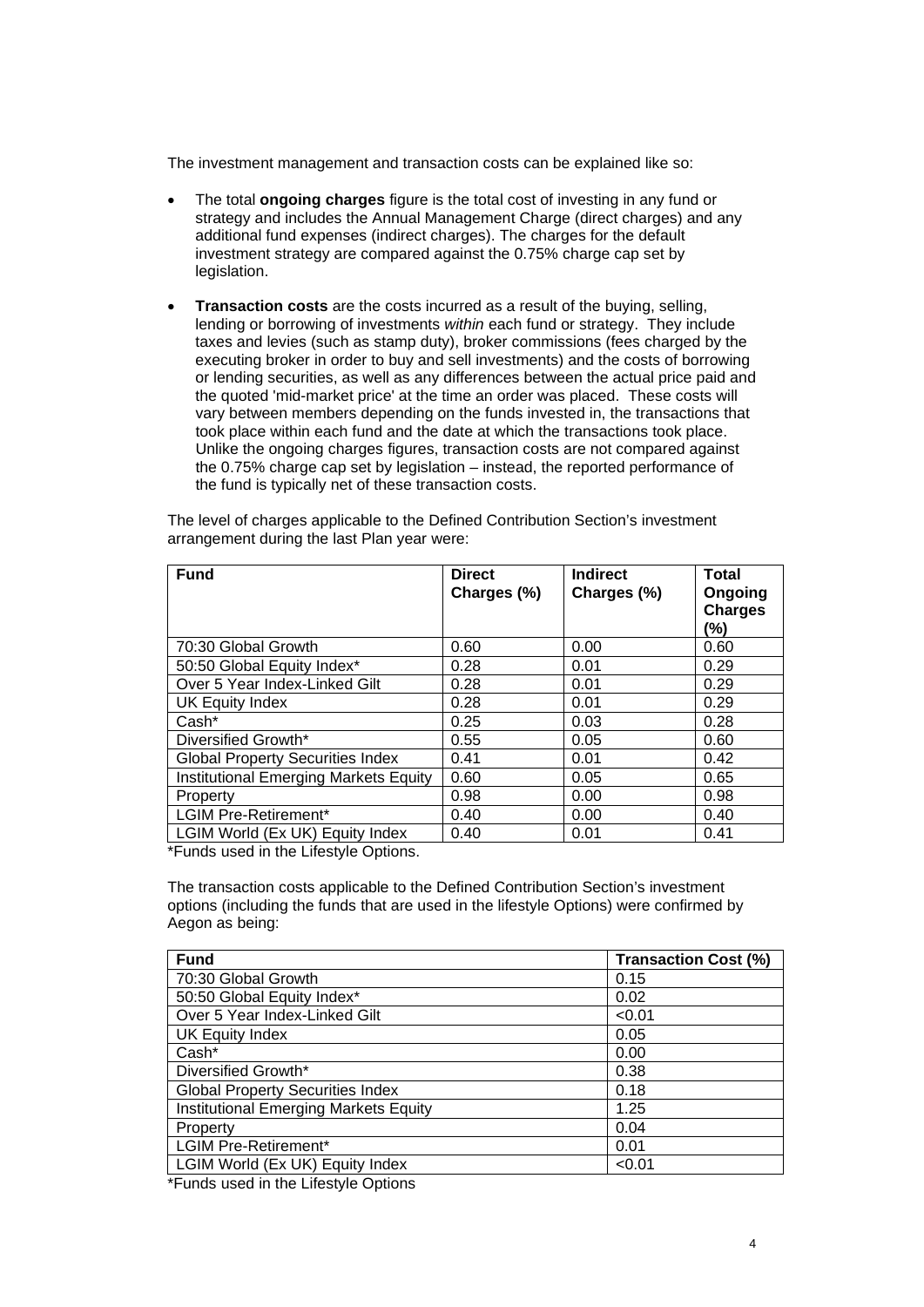#### **Completeness of transaction cost information**

Where information about the member costs and charges is not available, we have to make this clear to you together with an explanation of what steps we are taking to obtain the missing information.

I can confirm that there were no instances where information could not be obtained.

#### **Examples of the impact of costs and charges**

We are required to provide illustrative examples of the cumulative effect over time of the application of the charges and costs on the value of a member's pension savings.

We have prepared the example attached to this statement, having taken account of the statutory guidance issued by the Department of Work and Pensions in preparing this section of our statement. We have not deviated from this approach.

### **Core financial transactions**

The Trustees are required to report to you about the processes and controls in place in relation to 'core financial transactions'. The law specifies that these include the following:

- investing contributions paid into the Defined Contribution Section:
- transferring assets relating to members into and out of the Defined Contribution Section;
- transferring assets between different investments within the Defined Contribution Section; and
- making payments from the Defined Contribution Section to, or on behalf of, members.

We must ensure that these important financial transactions are processed promptly and accurately. In practice we delegate responsibility for this to the Plan's administrator, Aegon.

There is a service level agreement in place between the Trustees and Aegon which provides for Aegon to ensure accurate and timely processing of the core financial transactions for which it is responsible. Aegon is required to carry out services in accordance with good industry practice and, more specifically, payments in respect of members must reach the recipients as agreed with the Trustees and in accordance with the Plan's trust deed and rules. Any mistakes or delays are investigated thoroughly and action is taken to put things right as quickly as possible.

This administration service includes key financial tasks such as managing the investment of contributions, paying benefits (or making transfers) and keeping track of changes in members' circumstances.

In order to monitor this service, the Trustees receive regular reports confirming the payment and allocation of contributions, together with statistics on the level of service that is provided in comparison to agreed targets and timescales. The Trustees monitor transactions made via the Trustees' bank account on a regular basis.

The Plan Auditor tests a sample of financial transactions for accuracy and timeliness as part of the annual audit process.

There were no material administration service issues discussed in the last Plan year which need to be reported here by the Trustees and as a result I am confident that all core financial transactions have been processed accurately within a reasonable time.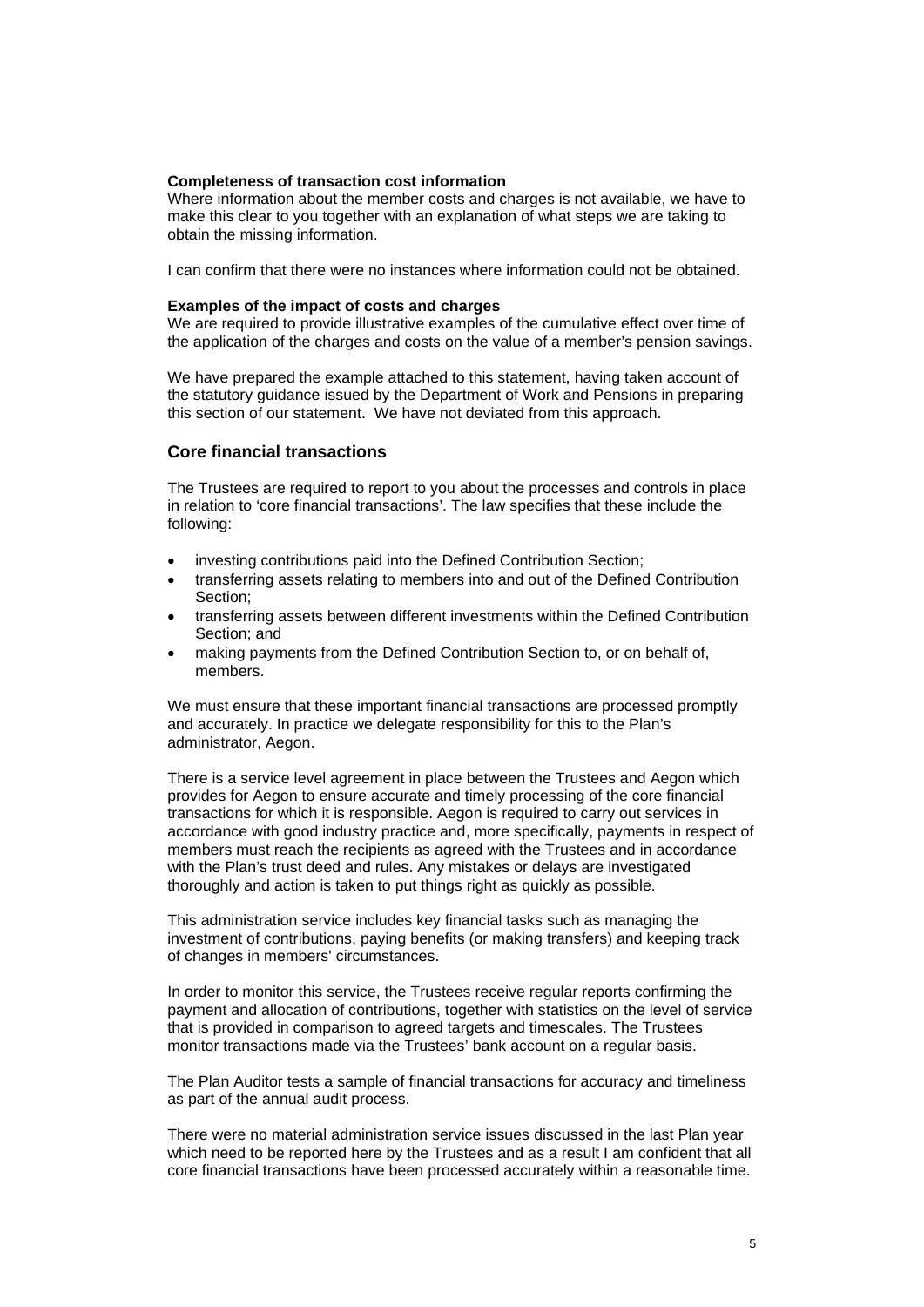Overall, we are confident that the processes and controls in place with the administrator are robust and will ensure that the financial transactions which are important to members are dealt with properly.

## **Trustee knowledge and understanding**

The law requires the Trustees to be conversant with the Plan's documents and to possess, or have access to, sufficient knowledge and understanding of the law relating to pensions and trusts and the principles relevant to funding and investment to be able to run the Plan effectively.

The Trustees meet all the knowledge and understanding requirements and understands the Plan and its documents. The Trustees are aware that they must have a working knowledge of the trust deed and rules of the Plan, the statement of investment principles and the documents setting out the Trustees' current policies. They are also aware that they must have sufficient knowledge and understanding of the law relating to pensions and trusts and of the relevant principles relating to the funding and investment of occupational pension schemes. The Trustees do this by regularly reviewing the relevant Plan documents and during the Plan year have sought advice from the Plan's legal advisers around the legal requirements needed to consider and facilitate a bulk transfer of members' accounts to the PCC UK Group Pension Scheme.

We take our training and development responsibilities seriously and keep a record of the training completed by each member of the Trustee Board.

During the Plan year the following training and development activities have taken place:

- The training log is reviewed at each trustee meeting to identify any gaps in the knowledge and understanding across the Trustee Board as a whole. The training carried out during the Plan year was:
	- o Trustee duties and responsibilities in relation to transfer of DC assets to the Fidelity Master Trust
	- o Risks and mitigations for completing the transfer
	- o Pension scams
	- o COVID-19 response
- There are five Trustees and all, but one has completed all modules of the Pensions Regulator's on-line trustee toolkit. New Trustees are required to complete the toolkit within 6 months of becoming a member of the Trustee Board. Trustees must review the toolkit on an on-going basis to ensure their knowledge remains up to date.
- The Trustees receive "on-the-job" training. This means that as new topics arise their professional advisers attending the Trustee meetings will provide wider briefing notes and topical digests, as well as training during the meeting so that the Trustees may engage on such topics in an informed manner.
- An induction process is in place for newly appointed Trustees with some training modules provided by the Trustees' professional advisers.
- The professional Trustee, PTL Governance Ltd, was appointed Chair on 1.1.2019 represented by Keith Lewis for the year ending 30.9.2021. PTL is a specialist provider of independent governance services primarily to UK pension arrangements. Amongst other appointments PTL act as an independent trustee on over two hundred trust based pension schemes and sit on a number of Investment Governance Committees (IGCs). PTL has oversight or responsibility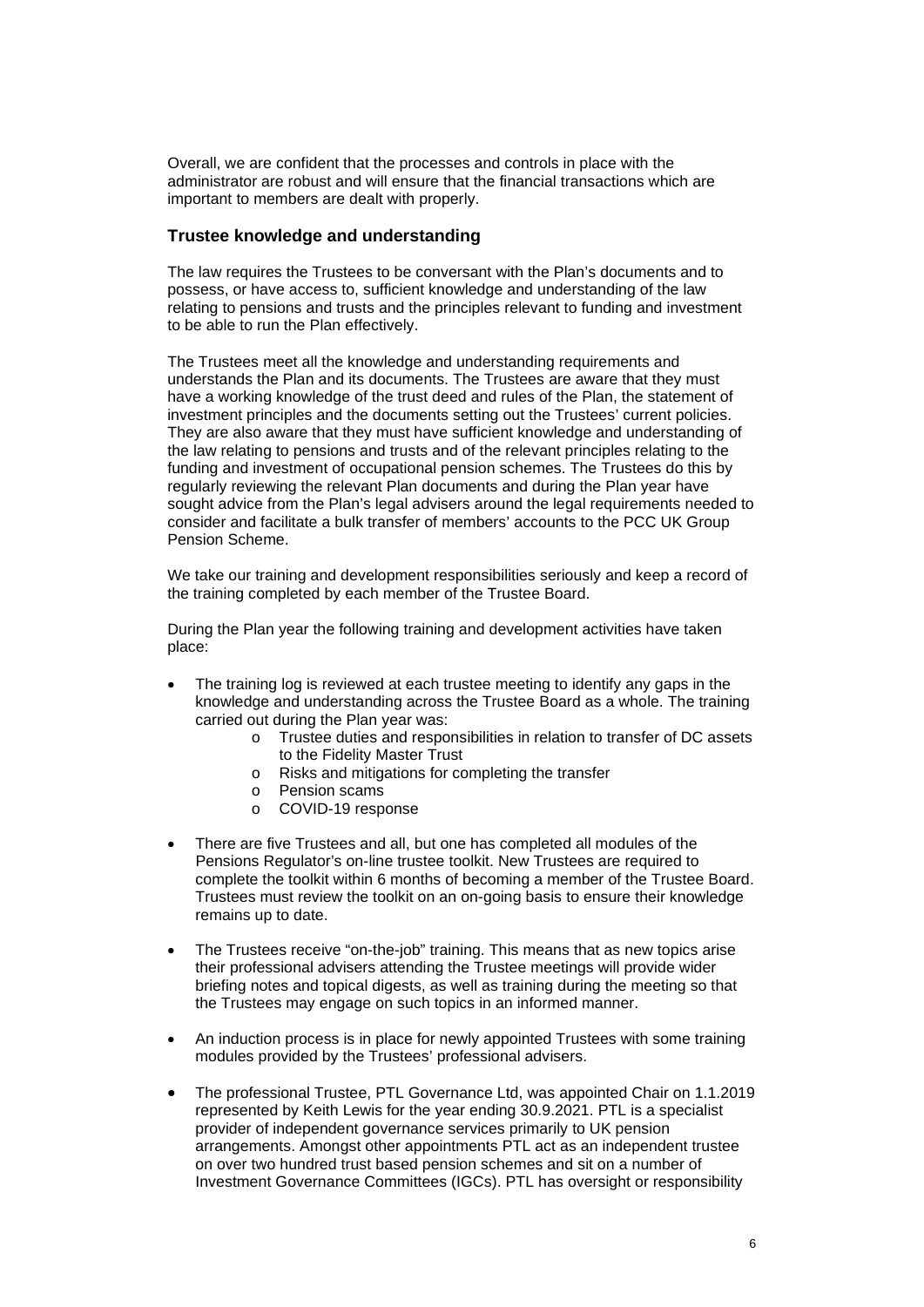for in excess of £120bn of pension assets. More information on PTL can be found at [www.ptluk.com.](http://www.ptluk.com/) PTL have a training program for all of their staff and are subject to independent audit on their controls and processes through the AAF 02/07 reporting. As part of the AAF process, the Trustee is required to confirm that the current team have appropriate level of knowledge and understanding to be able to represent PTL as Trustee of the Plan. The annual review process within PTL identifies training needs for each individual and includes a requirement for relevant staff to undertake a minimum level of Continuing Professional Development (CPD) each year. Two nominated Client Directors are assigned to work on all PTL trustee appointments. The Client Directors liaise regularly on scheme related matters.

Keith Lewis has significant DC pensions trustee experience in running both standalone DC trusts and hybrid trusts. Keith is subject to the CPD requirements of the actuarial profession and has undertaken regular training throughout the year. After the Scheme year end, Ramona Tipnis replaced Keith Lewis as the representative of PTL Governance Ltd. Ramona is supported by a second Director, Alison Bostock. Debbie Mather and other members of the PTL team also provide day-to-day support and peer review functions. Ramona is qualified and has an in depth understanding of the funding and investment issues related to the Plan. Keith, Ramona and Alison hold the PMI Certificate in Pension Trusteeship and accredited as a Professional Trustee by the Association of Professional Pension Trustees (APPT). Over the period, Keith and Ramona have met the CPD requirements of the pensions profession and the APPT.

Training received over the year included:

- Cyber Security
- Sustainable Investment
- Investment governance
- COVID-19 response
- What next for DC investing and why ESG matters
- DC trends: consolidation, compliance and ESG
- DC Investment in 2021 and the requirements of the new combined Code of Practice
- Pension scams

Relevant advisers are in attendance at meetings and are in frequent contact with the Trustee Board to provide information on topics under discussion, either specific to the Plan or in respect of pension or trust law.

As a result of the training activities which have been completed by the Trustee Board individually and collectively, taking into account the professional advice available to the Trustees, I am confident that the combined knowledge and understanding of the Trustees enables us to properly exercise our functions as Trustees.

## **Assessing value for members**

As part of our assessment of the charges and transaction costs, the Trustees are required to consider the extent to which the member-borne costs and charges within the Defined Contribution Section represent good value for members when this is compared to other options available in the market.

There is no legal definition of 'good value' and so the process of determining good value for members can be subjective. We have received advice on how to assess good value from our advisers and considered the statutory guidance.

We note that value for members does not necessarily mean the lowest fee, and the overall quality of the service received has been considered in the assessment for value to members.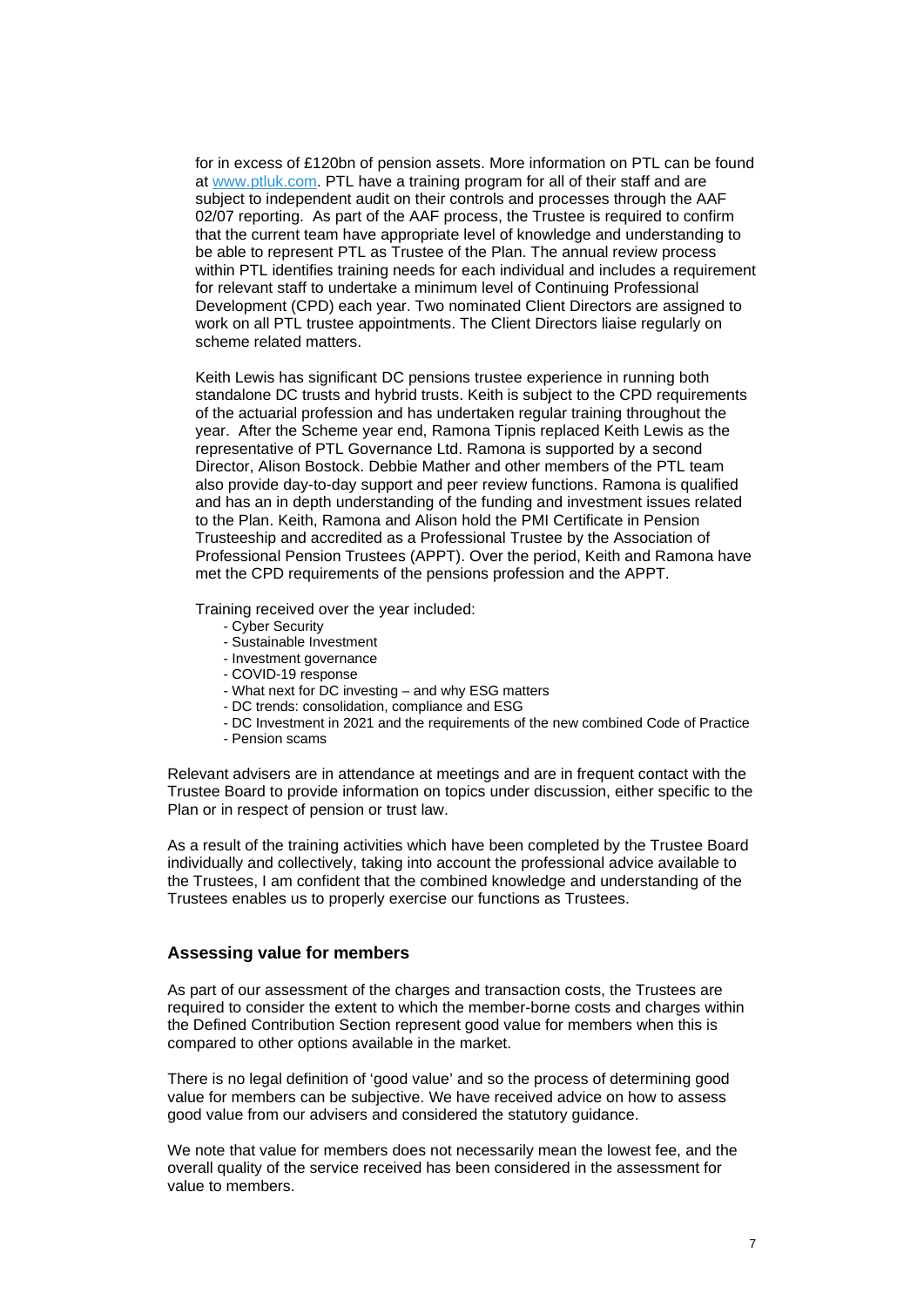Members pay the investment charges and administration charges. The Company pays for the general governance of the Plan (i.e. the Trustees' expenses of running the Plan).

This section sets out the approach that the Trustees have taken, the conclusions we have reached and an explanation of how and why we have reached those conclusions.

## **Overall approach and conclusion**

Assisted by our advisers and in line with The Pensions Regulator's guidance, we have taken the following approach:

- 1. We have collated information on services that members receive and the total costs that members pay, including transaction costs (where available);
- 2. We have assessed the scope and quality of the services that members receive;
- 3. We have compared the value members receive from the services against the cost of those services; and
- 4. We have reflected on our key findings and suggested courses of action to maintain areas of good value and improve areas where value could be better.

Overall, the above approach ensures that we are comparing the level of charges in each fund with the levels of return they have delivered to members, as well as comparing the costs of membership (i.e. the charges) against the benefits of membership (i.e. the services provided by the Defined Contribution Section).

In attempting to compare these against other options available in the market, the Trustees have found that there are limited industry-wide benchmarks for each service area and so the Trustees have relied on the market knowledge of its advisers.

## **Based on our assessment, we conclude that the Defined Contribution Section offered satisfactory 'value for members' over the year to 30 September 2021 when measured against the definition required by legislation.**

There were areas where 'value for members' could be improved around the investment options, access and support with pension freedoms and member communications. The Trustees believe that the Company's proposal to transfer members' accounts to the PCC UK Group Pension Scheme ultimately improved value for members which was taken into account in the Trustees' decision to approve the transfer to the new arrangement.

### **Preparation for the assessment**

The Trustees received support from their advisers around how to undertake a value for members assessment and also considered the statutory guidance.

A number of key decisions were made as part of these preparations:

- o The Trustees used a scoring system for the 'value for members' assessment;
- o Individual elements of service were given scores by considering the scope and quality of the services under those areas;
- o An overall weighted score ranging from 0% to 100% was produced;<br>o The Trustees agreed that any score between 50% to 75% represent
- The Trustees agreed that any score between 50% to 75% represented satisfactory value and a score of 75% or over represented good value.

#### **Process followed for the assessment, including key factors considered**

The Trustees, assisted by their advisers, then considered the services provided by the Plan in the areas where costs are borne such as investment, communications,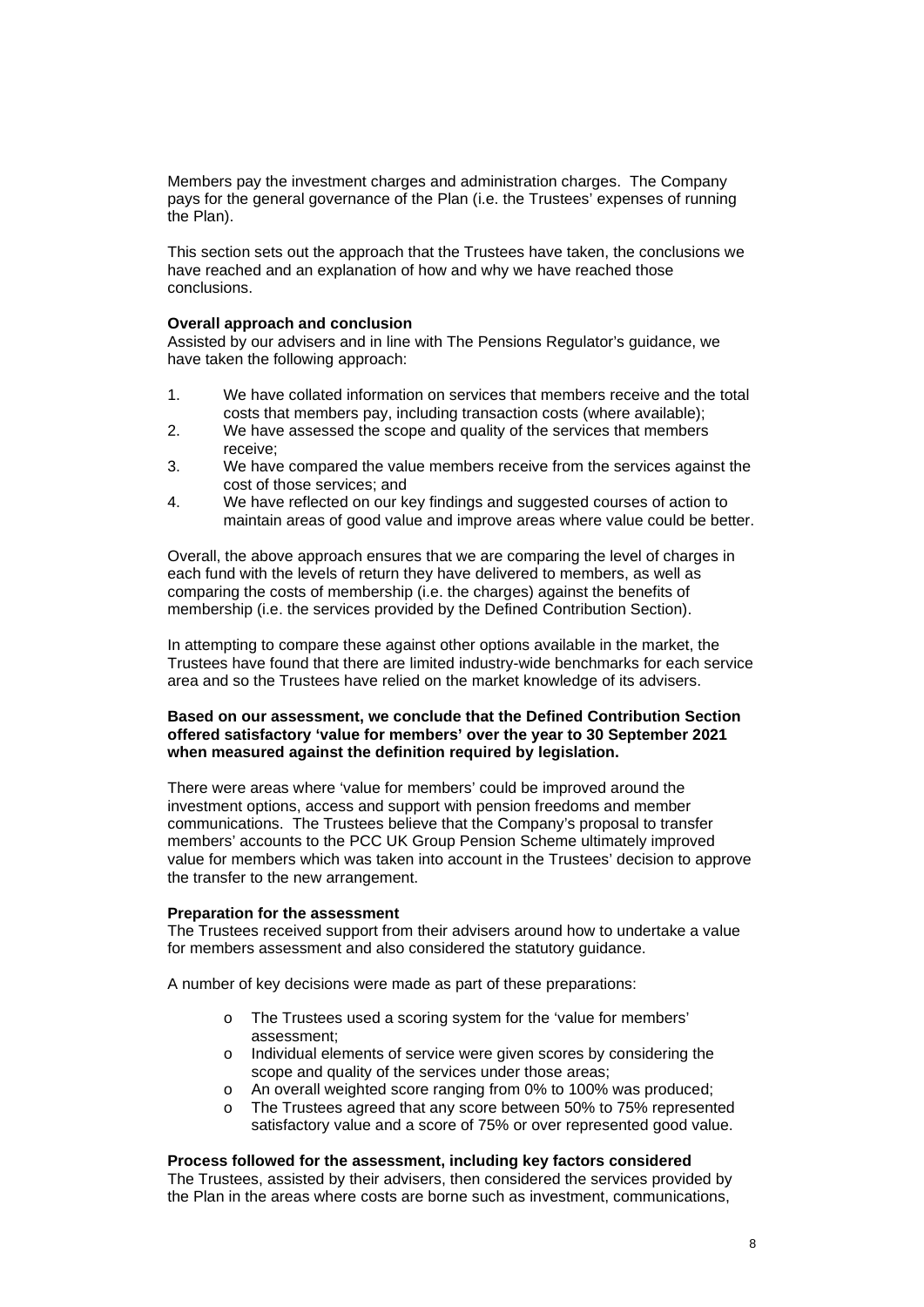scheme management and governance, and administration. The scores for these areas were assessed by considering the scope and quality of the services in each area.

This assessment was performed for members in the Defined Contribution Section.

We assessed the historic return and volatility of the default fund versus benchmark, and the charges and transaction costs. We then considered the larger set of services, including (but not limited to) the following:

| Area                                               | <b>Examples</b>                                                                                                                                                                                                  |
|----------------------------------------------------|------------------------------------------------------------------------------------------------------------------------------------------------------------------------------------------------------------------|
| Investments /<br>charges                           | The quality / governance of the default fund and alternative<br>choices, the historic return and volatility of the default fund,<br>charges and transaction costs versus benchmark, etc                          |
| <b>Communications</b><br>/ member<br>support       | Whether bespoke / tailored or event-driven communications<br>are used, at-retirement communications / guides / modellers /<br>support, access to pension freedoms, etc                                           |
| <b>Scheme</b><br>management<br>and governance      | Understanding of membership characteristics / attitudes /<br>needs, compliance with The Pensions Regulator's Codes of<br>Practice, Trustee Knowledge and Understanding practices,<br>use of expert advisers, etc |
| <b>Administration /</b><br>online services         | Online fund values / switching, use of service level<br>agreements, core administration team / helpline, etc                                                                                                     |
| <b>Employer</b><br>contribution to<br>member funds | The generosity of the employer contributions over and above<br>the automatic enrolment minimum.                                                                                                                  |

While all of the factors above contribute to whether the Plan is well run, the Trustees believe that two of the biggest factors that can influence retirement outcomes are the level of contributions paid into the Plan and the level of investment performance net of fees.

As a result, 40% of the overall score is allocated to the benefits of membership including the generosity of the employer contributions, 40% was allocated to the quality, performance and governance of the investment options and 20% to the competitiveness of fees and transaction costs.

### **Explanation of the results of the assessment**

Our conclusion that the Defined Contribution Section offers satisfactory 'value for members' over the year to 30 September 2021 is based on aspects such as:

- The default investment strategy broadly performed in line with the benchmark over the year to 30 September 2021 and over the last 3 years.
- The default investment strategy has a charge of up to 0.6% (0.29% for members in the previous default), which is higher than the 0.4% average charge for default funds within trust-based defined contribution pension schemes that featured in the 2017 PLSA annual survey but the charge is within an acceptable tolerance of this average.
- The Plan provides members with regular, clear communications regarding the choices open to members, as well as annual benefit statements and 'at retirement' communications. The annual benefit statements include the web address for the Chair's statement and the SIP.